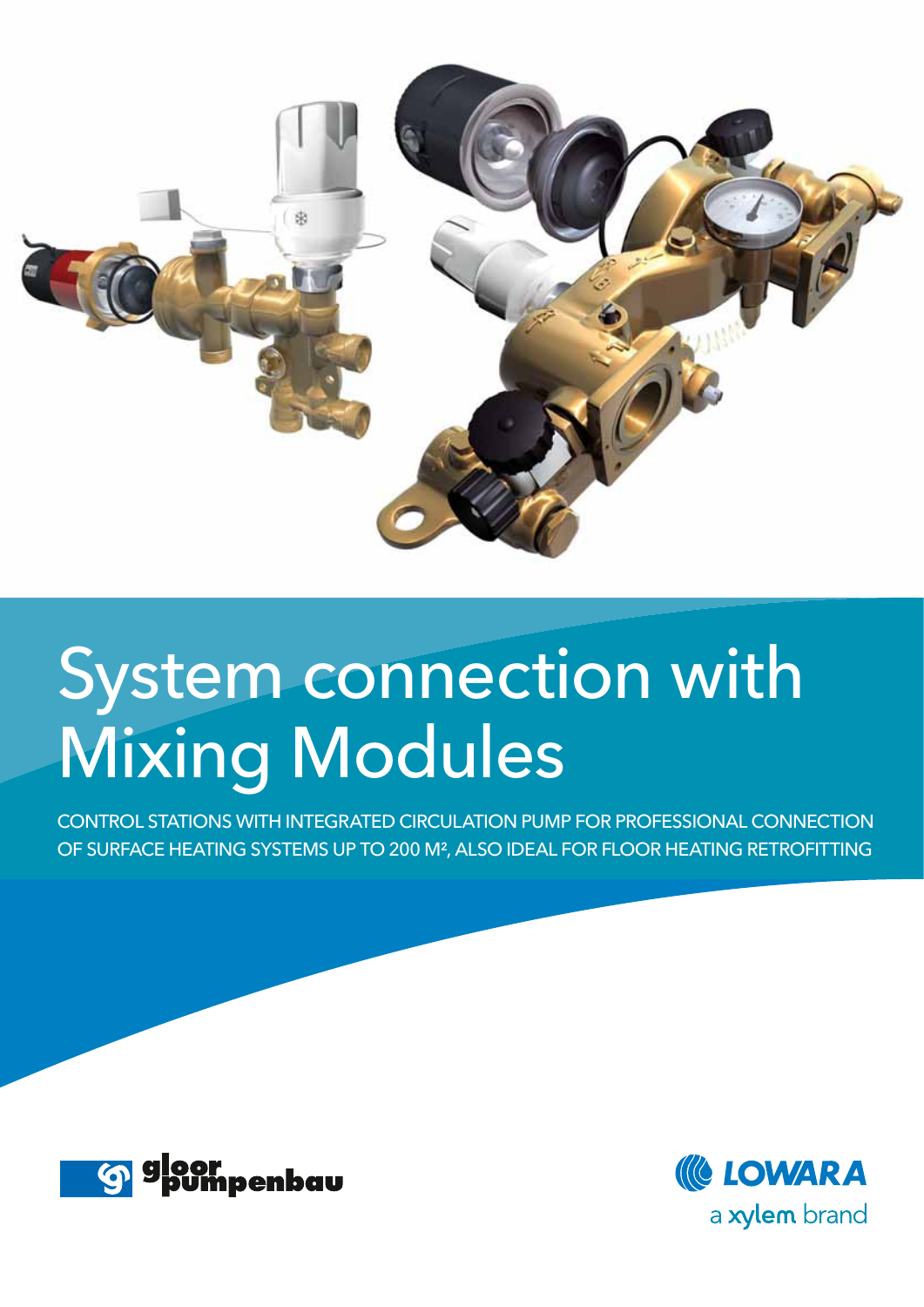# Mixing Modules. System benefits

#### System comparison.

Left: conventional solution with two loops through the whole building from the boiler to the surface heating manifolds in the living area and with an additional mixing module on the boiler.

Right: BM system connection without second loop and without mixing module on the boiler.

Direct installation in the living area guarantees more comfort by individual adjustment of each station. Expensive reconstruction work for a second loop through the whole building (for example when retrofitting) can be avoided.

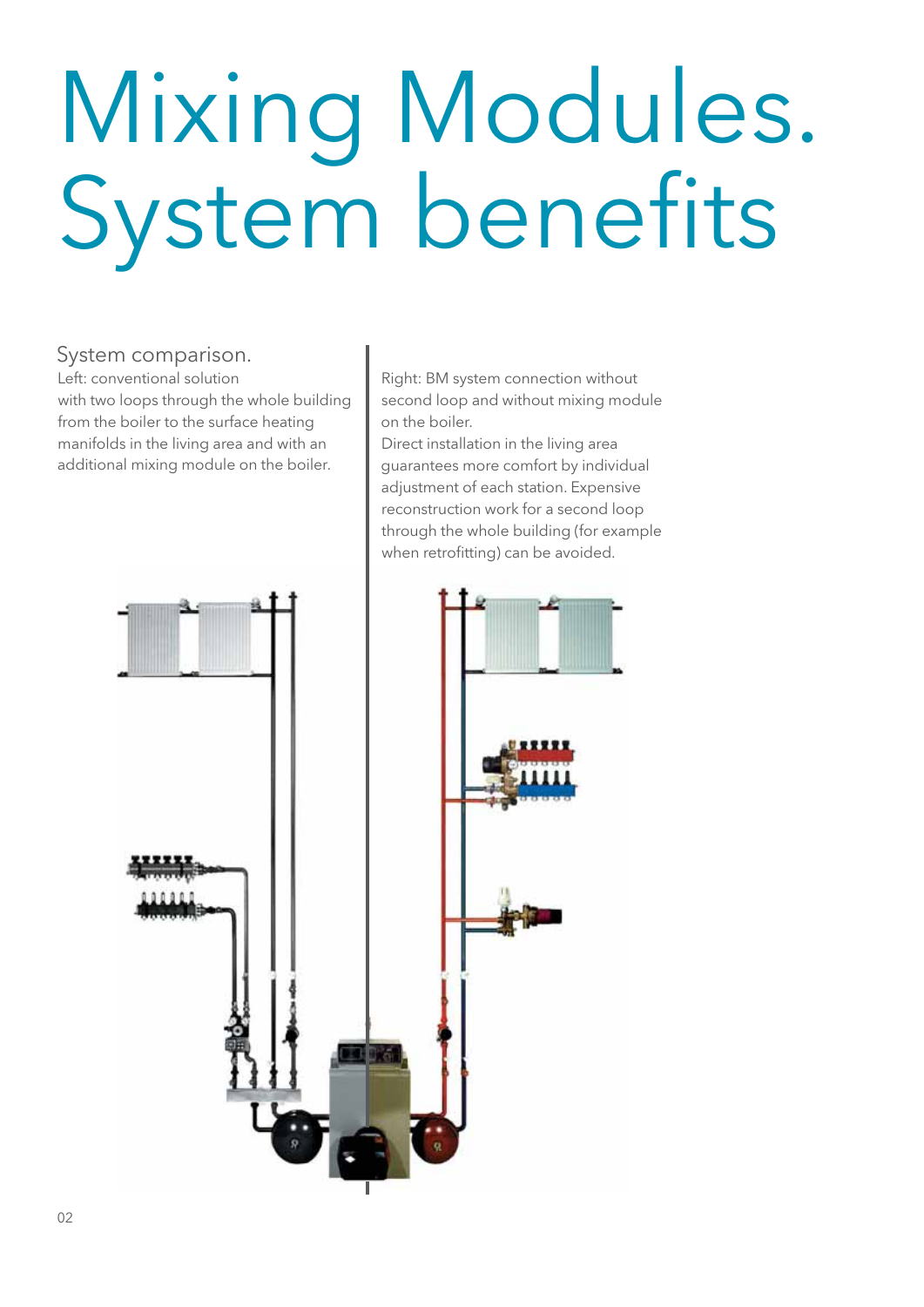Comparison between a conventional solution for the connection of a surface heating system and a complete BM system connection without a second loop.

#### Design principle.

By using a system connection with BM mixing modules the high supply temperature of the radiator circuit (e.g. 70°C) is reduced directly in the living area to the lower temperature level (e.g. 45°C) required by the surface heating. The complete absence of an expensive

second low temperature piping network from the boiler to the floor heating manifold results in substantial cost benefits. In addition to this second loop, it is also possible to dispense with the boiler manifold and the mixer for the floor circuit. Therefore the system is ideal for refurbishments, as reconstruction work is significantly reduced.

#### Application.

The mixing module BM mini is recommended for small areas and individual rooms. Regulating the primary feed gives a pleasant and even heat distribution. For larger surfaces up to 200 m<sup>2</sup> the BM eco mixer can also be installed directly in the living area. The system for BM mixers is conceived for oxygen tight surface heating systems.



## BM mini mixing module.

Mixing module for individual rooms and small surfaces, transmission capacity approx. 3 kW, for heating surfaces depending on layout up to approx. 40 m<sup>2</sup> very compact.



A look through a thermal camera shows the even heat distribution of a small heating floor surface with the BM mini

#### Benefits.

Mixing directly in the apartment enables individual adjustment of the surface heating. Each apartment can be controlled depending on the floor covering as well as according to individual and timing requirements. Every apartment owner can set their own optimum heating comfort. As no low temperature loop is required, a floor heating system can also be installed in individual apartments or rooms in single or multiple-family dwellings. The conversion requires only limited space, thus giving new opportunities for the retrofitting of a floor heating system.



#### BM eco mixing module.

Mixing module for apartments or individual floor levels, transmission capacity approx. 15 kW, for heating surfaces depending on layout up to approx. 200 m², with mixer

module and high efficiency circulation pump with energy efficiency class A.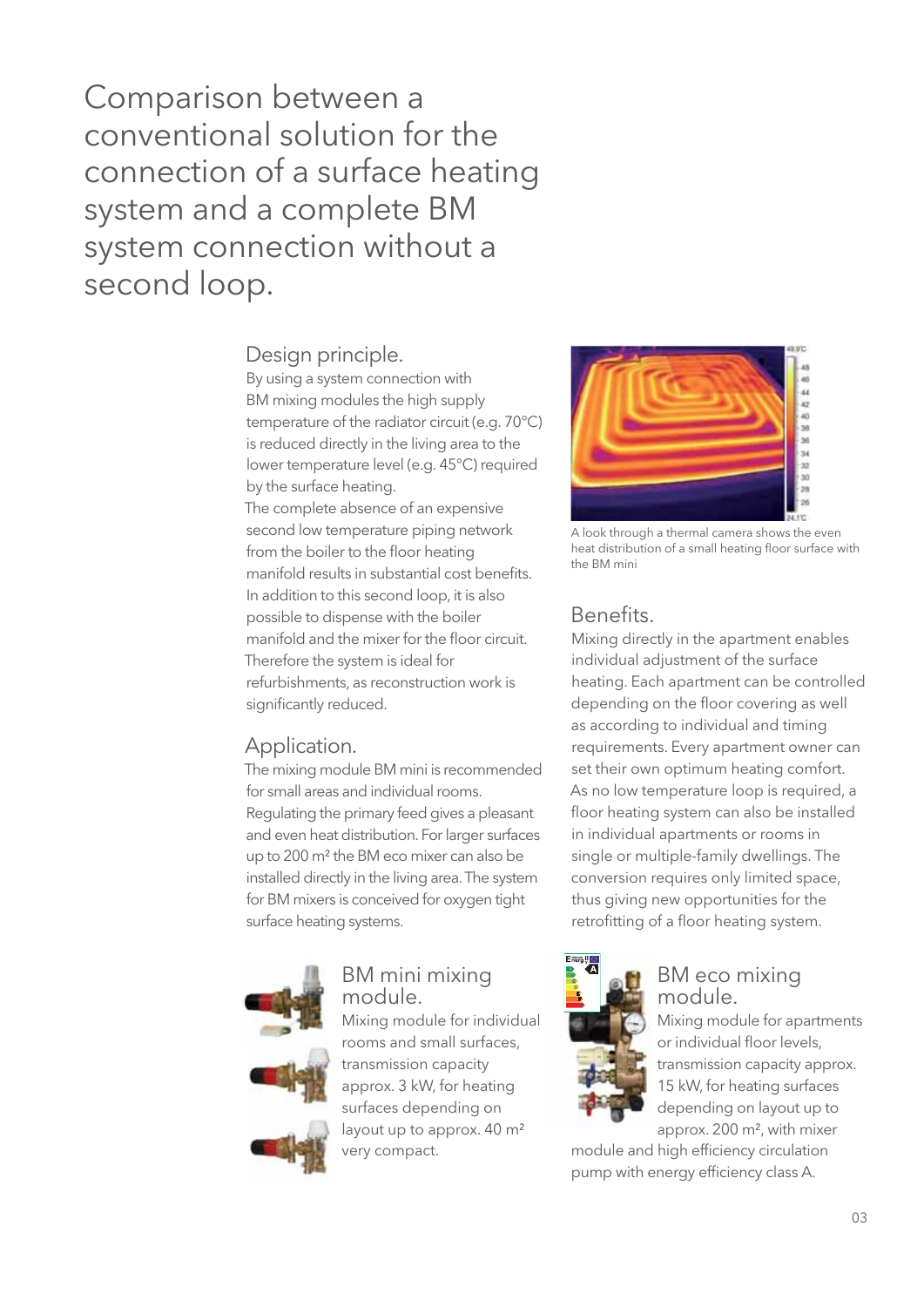## BM mini mixing module



### Technical Data **Pump** curve.

Max. system pressure 1 MPa (10 bar) Max. system temperature 110°C (radiator circuit)

Max. differential pressure 100 kPa (1 bar)

Supply voltage 1 x 230 V / 50 Hz Connection Eurocone 3/4''

Weight 2,3 kg

04

55°C (floor heating circuit) within radiator circuit Power consumption 25 Watt (circulation pump) Dimensions BM mini L 265 x H 195 x D 90 mm Distance supply / return 40 mm radiator connection 59 mm floor heating connection

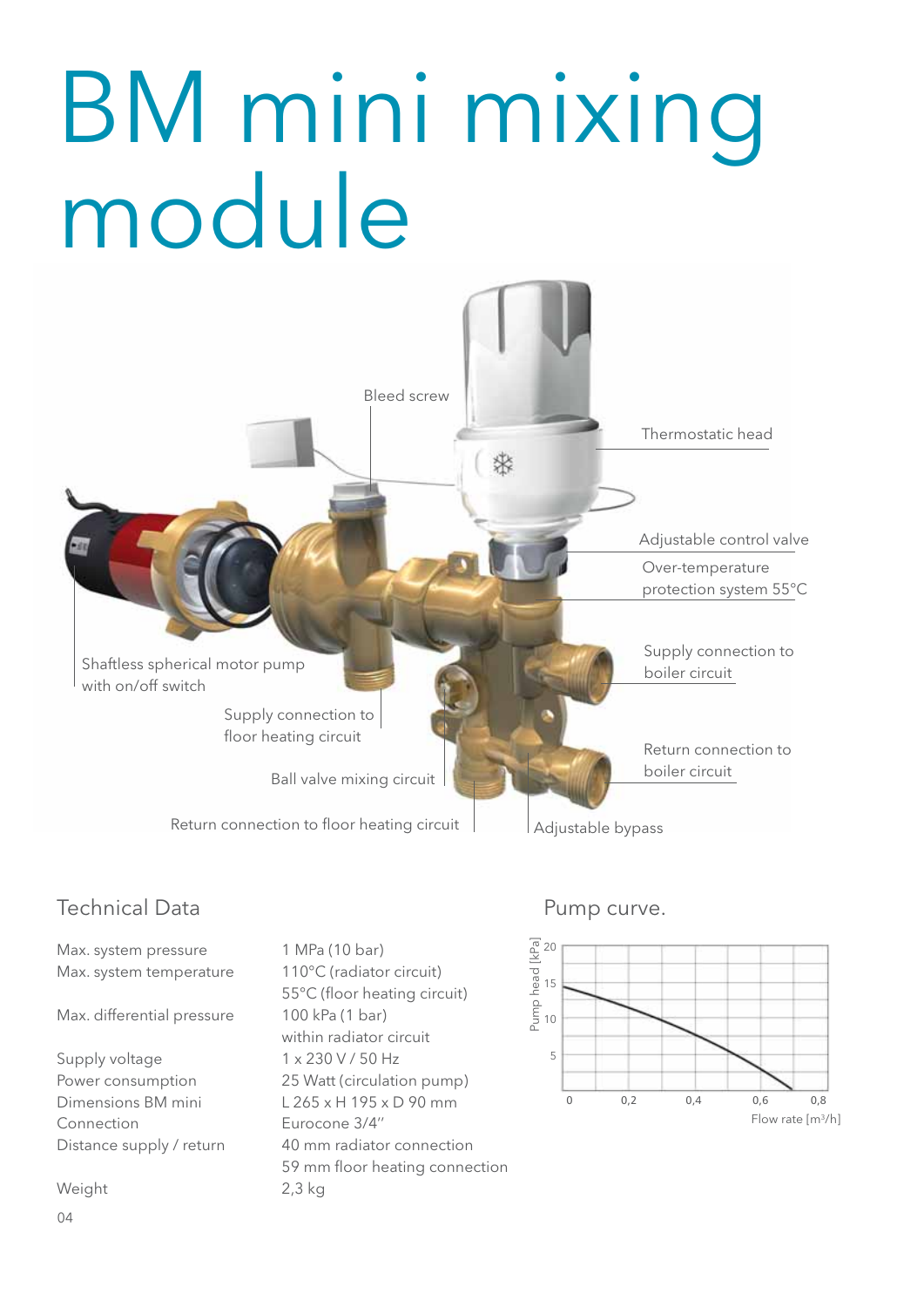## Individually adjustable room station for surfaces up to 40 m².

#### Application.

With the BM mini mixing module, surface heating systems (up to 2 circuits and up to 40 m²) can be directly connected to a radiator circuit and can be adjusted according to a desired room temperature. The 40 m<sup>2</sup> surface specification is based on an inside diameter of the floor heating pipe of min. 12 mm (e.g. plastic pipe 16x2 mm or copper pipe 15x1 mm); the max. pipe length per heating circuit should not exceed 100 m with a 10 K difference. For smaller pipe diameters corresponding reductions have to be made. The enclosed mounting bracket allows a left or right sided connection to the radiator circuit. Thanks to an integrated bypass valve the BM mini can also be connected to less conventional single pipe systems. The model BM mini KF is particularly suitable for bathrooms and other damp rooms, thanks to the thermostatic head, which works without electricity, together with a capillary remote sensor. The supply temperature required for the respective surface heating system can be adjusted either indirectly through the flow in the control valve (model KF + RT), or directly through a constant temperature control (model KR). The integrated spherical motor pump ensures an even temperature distribution and a constant comfortable temperature level. The BM mini is also provided with an integrated over-temperature protection system, which restricts the supply temperature in the floor heating circuit to max. 55°C. A ball valve in the mixing section enables an easy cleaning of the floor heating circuit. With the BM mini



Model BM mini KF Room temperature control with thermostatic head



Model BM mini RT Room temperature control with room thermostat (not included).

the room temperature can be adjusted either through a thermostatic head with a capillary remote sensor (model KF), or through a thermoelectric drive (model RT + KR), which has to be connected to a room thermostat (to be ordered separately). Also a wireless radio control can be delivered on request.

#### Comparison between a BM mini and Return Temperature Limiters (RTL valves).

Connecting a surface heating system to a BM mini, compared to RTL valves (Return Temperature Limiter), has many advantages (see pictures on next page):

even heat distribution through the integrated circulation pump

possibility to connect surfaces up to approx. 40 m²

no limitation to the radiator supply temperature; also old boiler systems with a supply temperature up to 110°C can be easily connected

integrated over-temperature protection system (55°C)

supply temperature adjustable either by setting the admixed volume flow (model KF and RT), or by using the integrated constant temperature control (model KR)

especially suited for the connection of renovation systems with low construction heights



Model BM mini KR Constant temperature control connected to optional room thermostat (not included)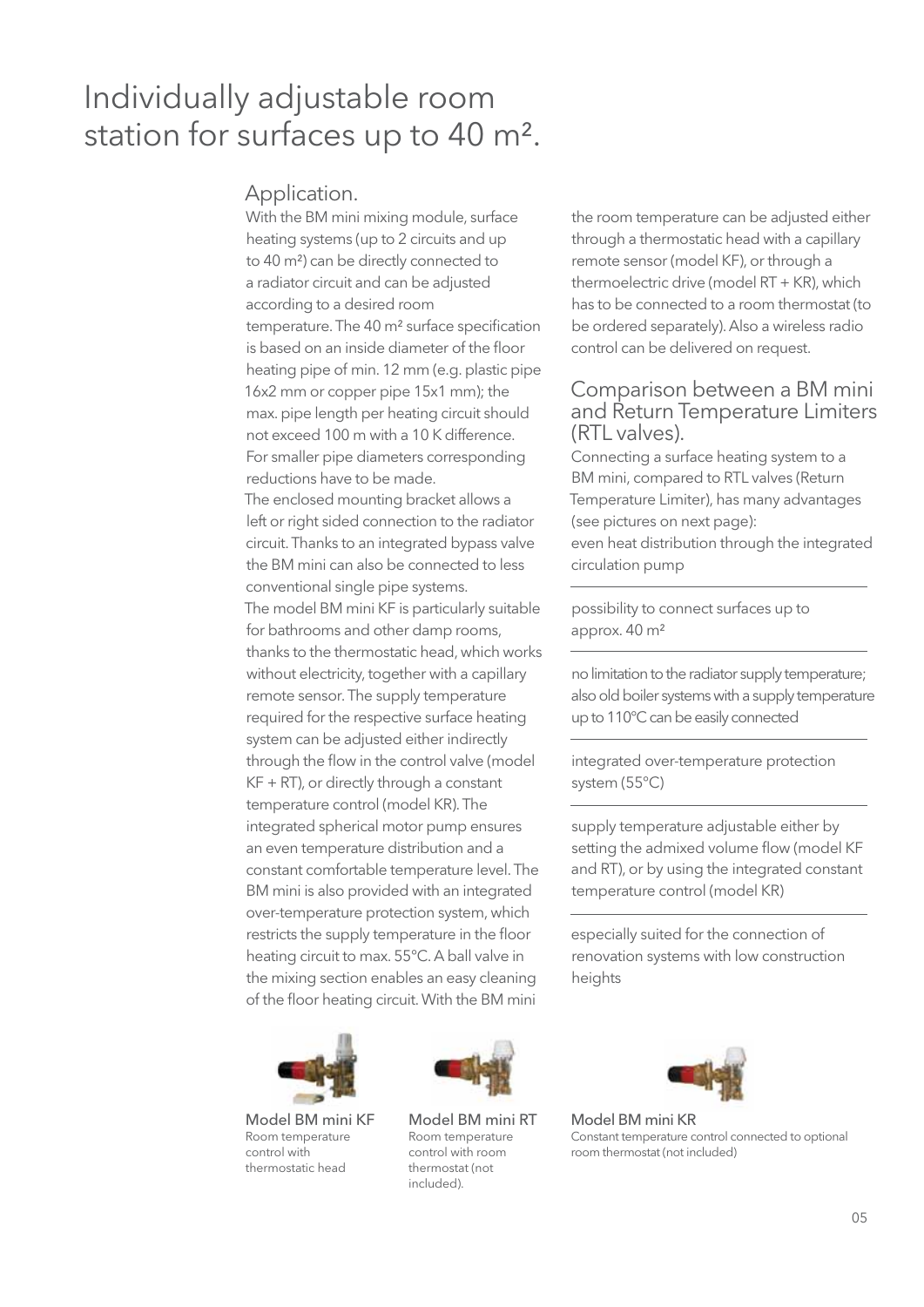#### Comparison BM mini with RTL valve.



Dimensional drawing BM mini (all measures given in mm)

BM mini KF BM mini KR





BM mini RT

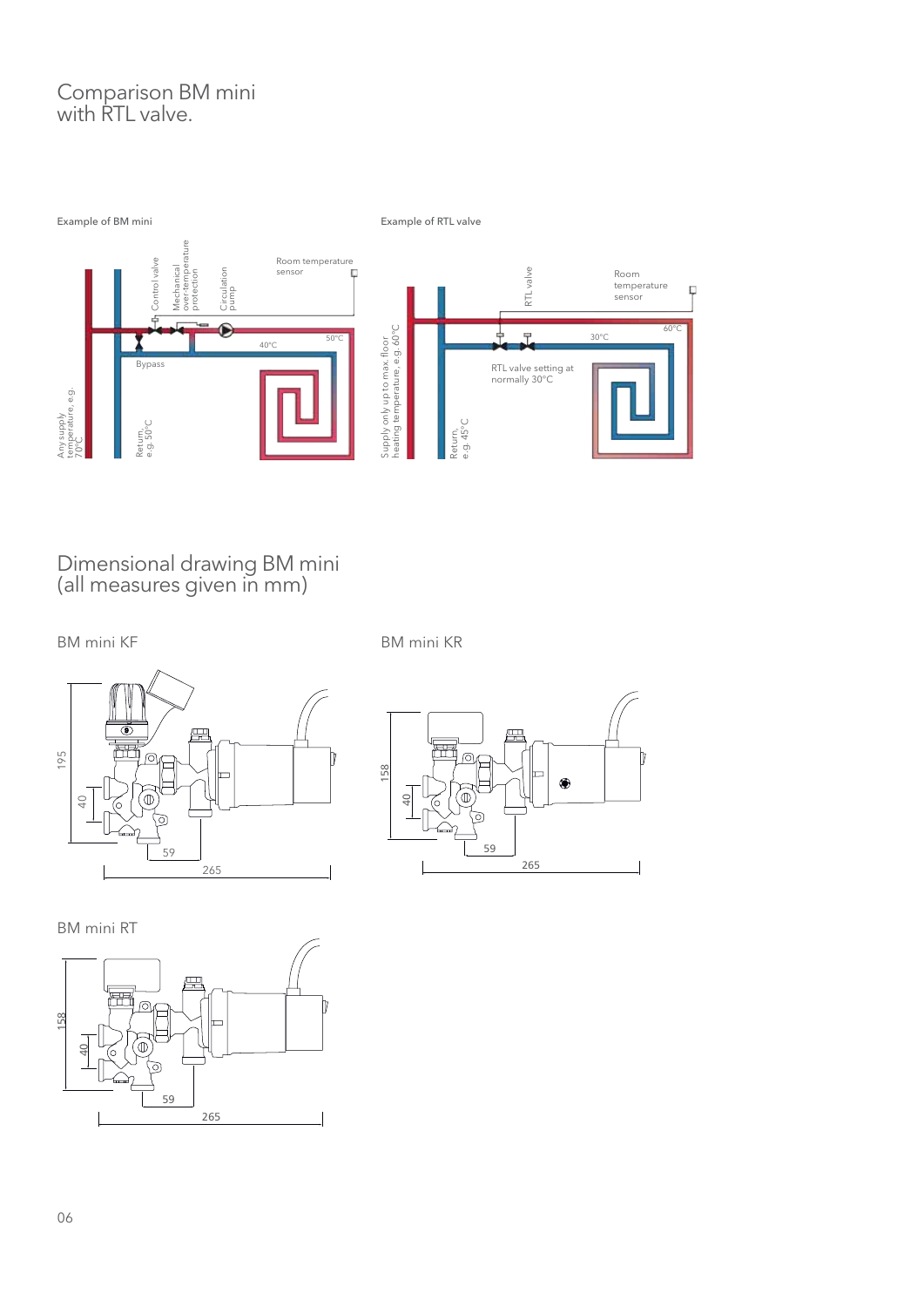#### BM mini.

Mixing module (eurocone connection 3/4") incl. shaftless spherical motor pump with on/off switch and power cable (1m), preadjustable thermostatic valve, mounting bracket for connection on left or right side, over-temperature protection system (55°C), adjustable bypass for connection to one pipe system, bleed screw.

| Model             | Part number  | Description                                                                                                                                                                                  | Product<br>category |
|-------------------|--------------|----------------------------------------------------------------------------------------------------------------------------------------------------------------------------------------------|---------------------|
| <b>BM</b> mini KF | LH 49 00 920 | With room temperature control, composed of thermo-<br>static head (10-26°C and freeze protection) and capillary<br>remote sensor (5m)                                                        |                     |
| BM mini RT        | LH 49 00 921 | With room temperature control, composed of electrical<br>drive for connection to a room thermostat (room thermo-<br>stat to be ordered separately)                                           | 7 Y                 |
| <b>BM</b> mini KR | LH 49 00 922 | With integrated constant temperature control (20-70°C)<br>for additional connection to a room thermostat for<br>adjustment of room temperature (room thermostat to be<br>ordered separately) |                     |

#### Accessories, components and spare parts for BM mini.

| Model             | Part number     | Description                                                                                                                                                                                                                  | Product<br>category |
|-------------------|-----------------|------------------------------------------------------------------------------------------------------------------------------------------------------------------------------------------------------------------------------|---------------------|
| <b>DXG</b>        | TH 95 00 175    | Duplex screw connection (supply and return manifold for<br>2 loops)                                                                                                                                                          |                     |
| <b>RTS</b>        | LH 95 00 403    | Room thermostat (gas-expansion membrane without<br>thermal feedback, 230V / 50 Hz), control range 10-30°C,<br>protection class II, max. room temperature 50°C, dimen-<br>sions H 76 x W 82 x D 38 mm, white                  |                     |
| <b>RTZ</b>        | LH 95 00 450    | Room thermostat (bimetal with thermal feedback, 230 V / 50<br>Hz), control range 5-30°C, protection class IP 30, max. room<br>temperature 50°C, dimensions H 74 x W 74 x D 23 mm, white                                      |                     |
| S-BM mini A       | I I H 95 00 984 | Flush mounting cabinet with galvanized steel sheet with door,<br>(door and frame white primed) incl. 2 mounting rails and fix-<br>ing material, packed in carton. Recess dimensions H 330 x W<br>$320 \times D$ 115-170 mm   |                     |
| S-BM mini B       | TH 95 00 986    | Cabinet (H 320 x W 410 x D 135 mm) with galvanized steel<br>sheet (covering white primed) with 2 mounting rails and fix-<br>ing material for the BM mini, packed in carton                                                   | 7 Y                 |
| A1-121            | LH 95 00 288    | Replacement motor for the BM mini KF and RT, with on/ off<br>switch and power cable (1m), incl. union nut and flange gasket                                                                                                  |                     |
| A1-121 R          | LH 95 00 289    | Replacement motor for the BM mini KR, with integrated<br>constant temperature control (20-70°C), on/off switch and<br>power cable (1m), incl. union nut and flange gasket as well as<br>pre-mounted electrical drive MTWZ-RT |                     |
| MTWZ-KF1          | LH 95 00 410    | Thermostatic head with room temperature capillary remote<br>sensor (5m), incl. mounting housing (control range 8-26°C<br>and freeze protection)                                                                              |                     |
| MTWZ-RT           | LH 95 00 411    | Electrical drive (230 V / 50 Hz), normally-closed, incl. power<br>cable (0.9 m)                                                                                                                                              |                     |
| <b>BM</b> mini GM | IH 95 00 929    | BM mini base module incl. mounting brackets and tool for<br>pre-adjustment, but without circulation pump                                                                                                                     |                     |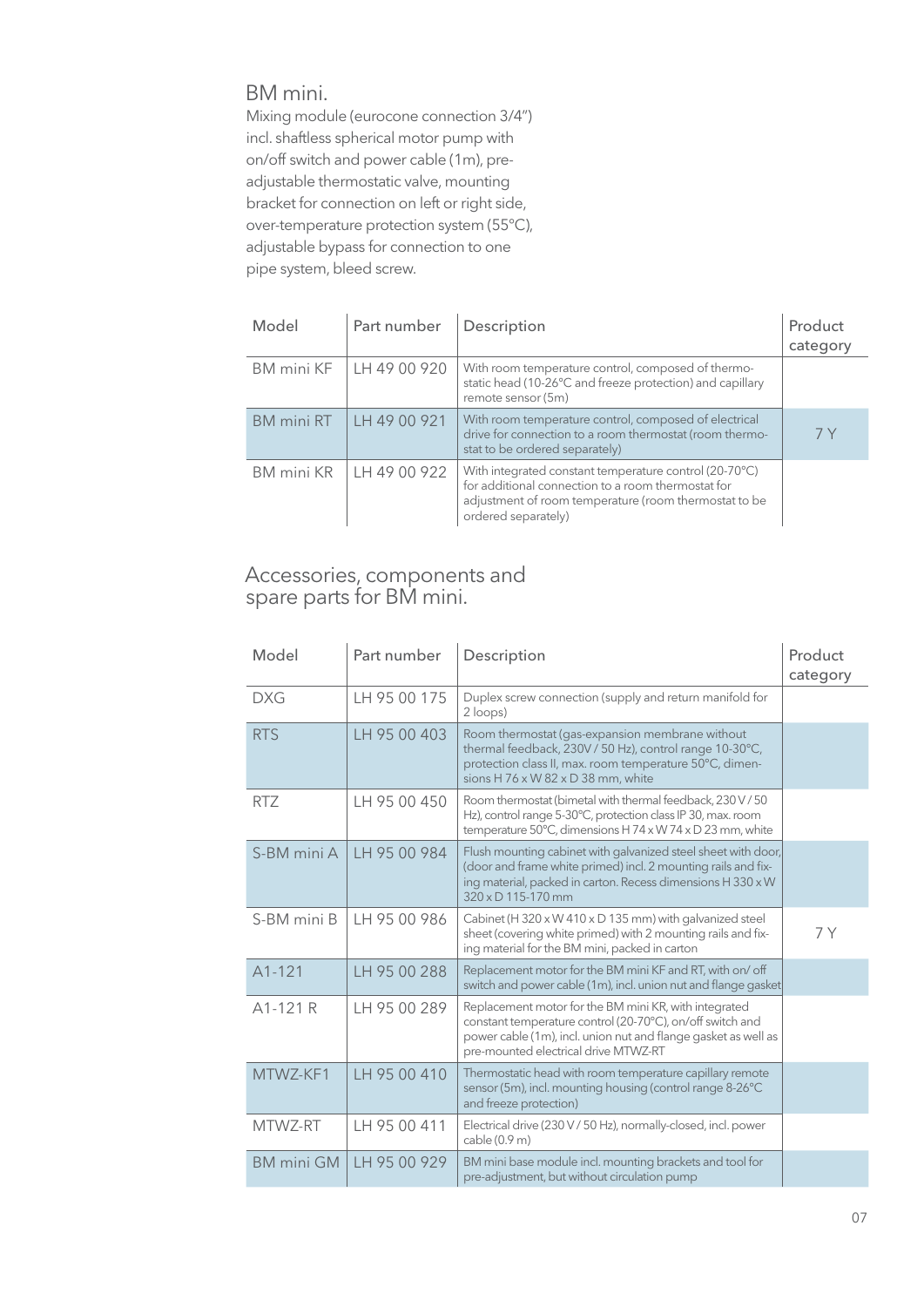## Mixing module BM eco

Highly efficient circulation pump with continuously adjustable speed control and safe-off option Energ il Fill valve Bleed valve Thermostatic head Supply connection to Bypass valve floor heating circuit with Boiler return check valve connection Capillary sensor Drain valve Pre-adjustment valve Boiler supply connection Return connection to floor heating circuit Connection for the immersion sensor of the heat meter

### Technical Data

Max. system pressure 1 MPa (10 bar) Max. system temperature 105°C (radiator circuit)

Max. differential pressure 100 kPa (1 bar)

Supply voltage 1 x 230 V / 50 Hz Dimensions BM mini see dimensional drawing

Weight 2,3 kg

08

60°C (floor heating circuit) within radiator circuit Power consumption 9 - 35 Watt (circulation pump) Connection to floor heating Supply and return both 1" female circuit thread and flat connection for plastic segmented manifold Connection to boiler circuit Supply and return both 3/4" female thread to the ball valve

#### Pump curve.



Flow rate [m<sup>3</sup>/h]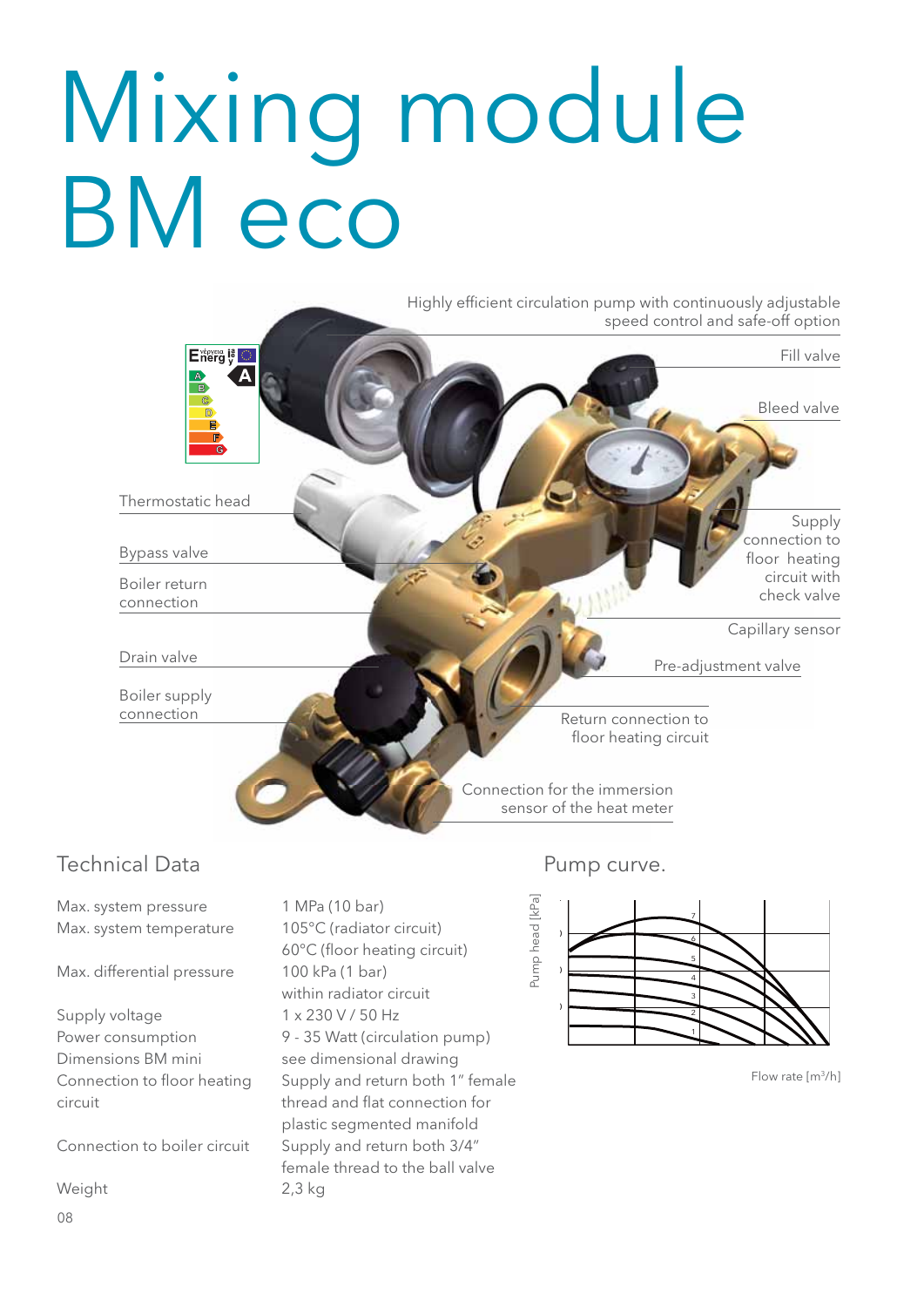## Individually adjustable apartment station for surfaces up to 200 m².

#### Areas of application.

With the BM eco mixing module it is possible to easily connect manifolds to a boiler circuit for floor, wall, ceiling and outdoor underfloor heating. Surface heating systems up to approx.

200 m² can be directly connected to a radiator circuit and can be adjusted according to a desired room temperature. The BM eco is conceived for oxygen tight surface heating systems.

#### Design principle.

The connection of the low temperature heating to the boiler circuit is performed via a mixing station, in which control, control valve, overtemperature protection and a high efficiency class A circulation pump for low temperature circuits are integrated. The compact dimensions and the resistant silent spherical motor pump allow the installation directly in the living area (recess or flush mounting cabinet). By using a single installation the mixing module can also be used without a boiler pump. The slightly modified connection to the boiler circuit is clearly explained in the instruction manual. The BM eco mixing module can be combined with various plastic and brass manifolds (not within the scope of delivery). The Mixing Modules are completely corrosionresistant, as they are made out of bronze.

#### Integrated controls.

Thanks to the integrated thermostatic head the BM eco mixing module has robust and easy-tooperate controls, which allow a continuously variable adjustment between 20°C and 55°C of

the desired supply temperature. A capillary sensor registers the floor heating supply temperature and keeps it constant within a necessary proportional band. The integrated thermostatic head consequently closes or opens the primary valve of the mixing module according to the demands of the floor heating. In this way a bigger or a smaller quantity of hot water from the primary circuit is mixed according to the floor heating, reaching the desired temperature reliably.

The pump of the BM eco has a LED in the power selector of the high efficiency pump that precisely shows the operating status of the system. This mechanism is controlled through a high-performance microprocessor situated in the pump. Through this power selector is it also possible to completely switch off the system without any problems.

Integrated over-temperature protection system A mechanical strap-on thermostat, independent from the controls, is responsible for the overtemperature protection.



The integrated shaftless spherical motor pump with ECM technology meets all requirements of the high efficiency class A pump! With only 9-35 Watt electricity consumption of the circulation pump the BM eco sets standards.

Dimensional drawing BM eco in mm

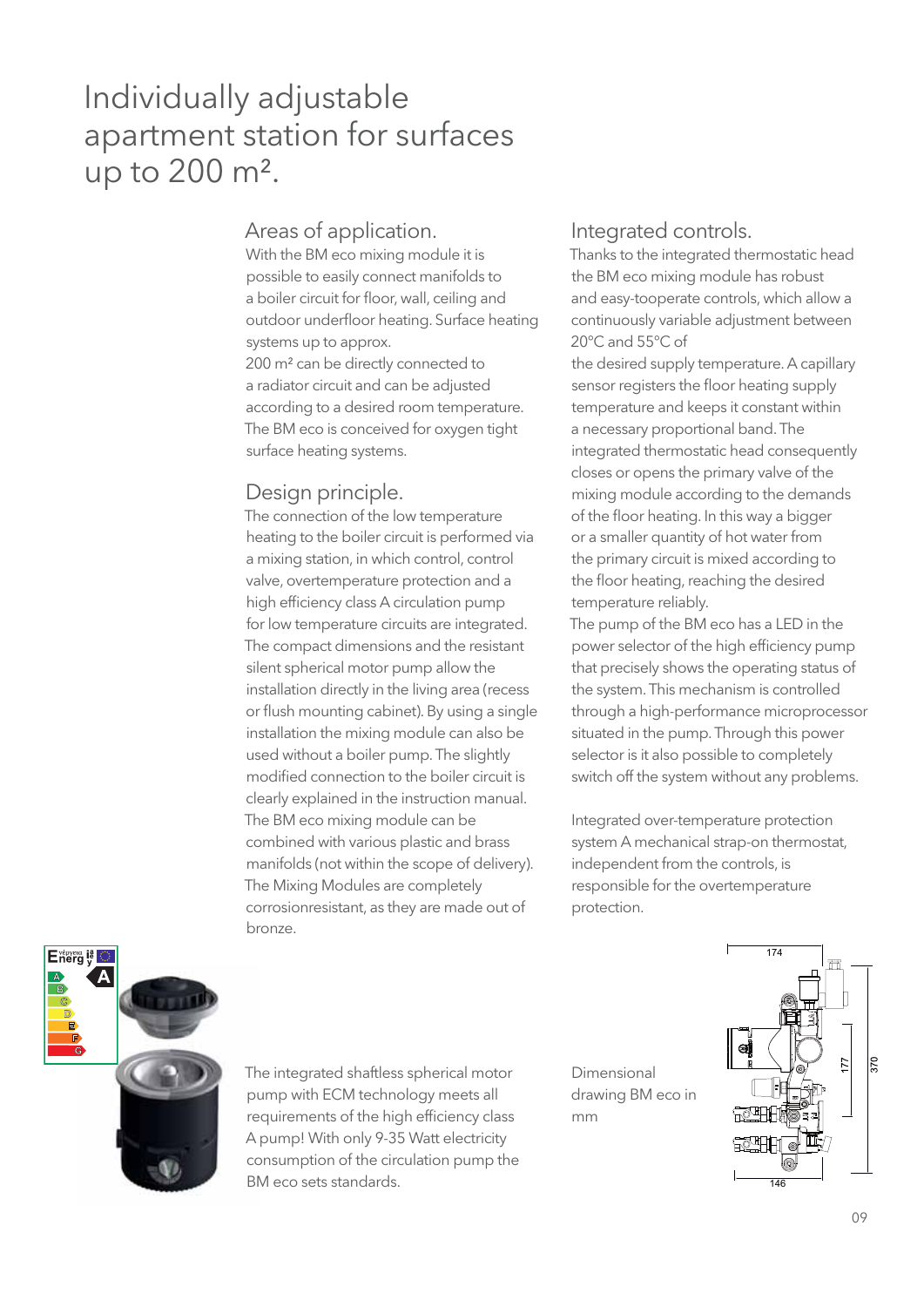### BM eco base module.

Bronze mixing module with preadjustable control valve; with integrated continuously adjustable highly efficient circulation pump of energy efficiency class A; adjustable bypass for transmission ratio control; filling device, check valve, thermometer, automatic bleed valve; 1/2" female thread connecting piece with shutoff plug for connection of the heat meter immersion sensor (not included); boiler connection on link side with shut-off ball

valves (3/4" female thread); connection for floor heating manifold on right side (1" female tread); incl. constant temperature control through thermostatic head (20- 55°C) and integrated over-temperature protection system (adjustable 20-90°C). The model BM eco ZR comes additionally with pre-mounted zone terminal block and pump shut-off module; plastic segmented manifold incl. control valve and flow meter.

| Model               |                                | Part number $ $ Dimensions B x H x D (in mm) | Product<br>category |
|---------------------|--------------------------------|----------------------------------------------|---------------------|
| BM eco<br>BM eco ZR | LH 49 00 911<br>  LH 49 00 913 | $174 \times 390 \times 110^*$                | 7 V                 |

#### Accessories, components and spare parts for BM eco.

| Model            | Part number  | <b>Dimensions</b>                                                                                                                                                                                                                      | Product<br>category |
|------------------|--------------|----------------------------------------------------------------------------------------------------------------------------------------------------------------------------------------------------------------------------------------|---------------------|
| MTWZ-KF2         | LH 95 00 412 | Thermostatic head with plug-in sensor (capillary length<br>0.5m) for control<br>range 20-55°C, for BM2 valve                                                                                                                           |                     |
| ATM2eco          | LH 24 00 602 | Highly efficient standard replacement pump of energy ef-<br>ficiency class A, for BM eco / BM 2 / BM 2 KF (strap-on ther-<br>mostat model AT no. 95 00 400 for BM 2 KF to be ordered<br>separately if needed), pump head 4m, 9-35 Watt |                     |
| ATM6eco          | TH 24 00 606 | Highly efficient special replacement pump of energy efficiency<br>class B, v for BM eco<br>/BM 2 / BM 2 KF (strap-on thermostat model AT no. 95 00 400<br>for BM 2 KF to be<br>ordered separately if needed), pump head 6m, 9-63 Watt  | 77                  |
| <b>VSVA</b>      | LH 95 00 113 | Manifold segment for floor heating return for BM eco                                                                                                                                                                                   |                     |
| <b>VSRA</b>      | LH 95 00 115 | Manifold segment for floor heating return for BM eco                                                                                                                                                                                   |                     |
| D <sub>180</sub> | LH 95 00 212 | Flow meter insert for VSRA, colour green, measurement<br>range 30-177 l/h                                                                                                                                                              |                     |
| D <sub>250</sub> | LH 95 00 213 | Flow meter insert for VSRA, colour red, measurement range<br>60-250 l/h                                                                                                                                                                |                     |
| AEB 1"           | LH 95 00 265 | 1" connection block to right end of manifold                                                                                                                                                                                           |                     |
| BM-WM7           | LH 95 00 971 | Heat meter connection kit with adapter 110 mm x R 3/4"                                                                                                                                                                                 |                     |
| <b>TH14</b>      | LH 95 00 215 | Thermometer                                                                                                                                                                                                                            |                     |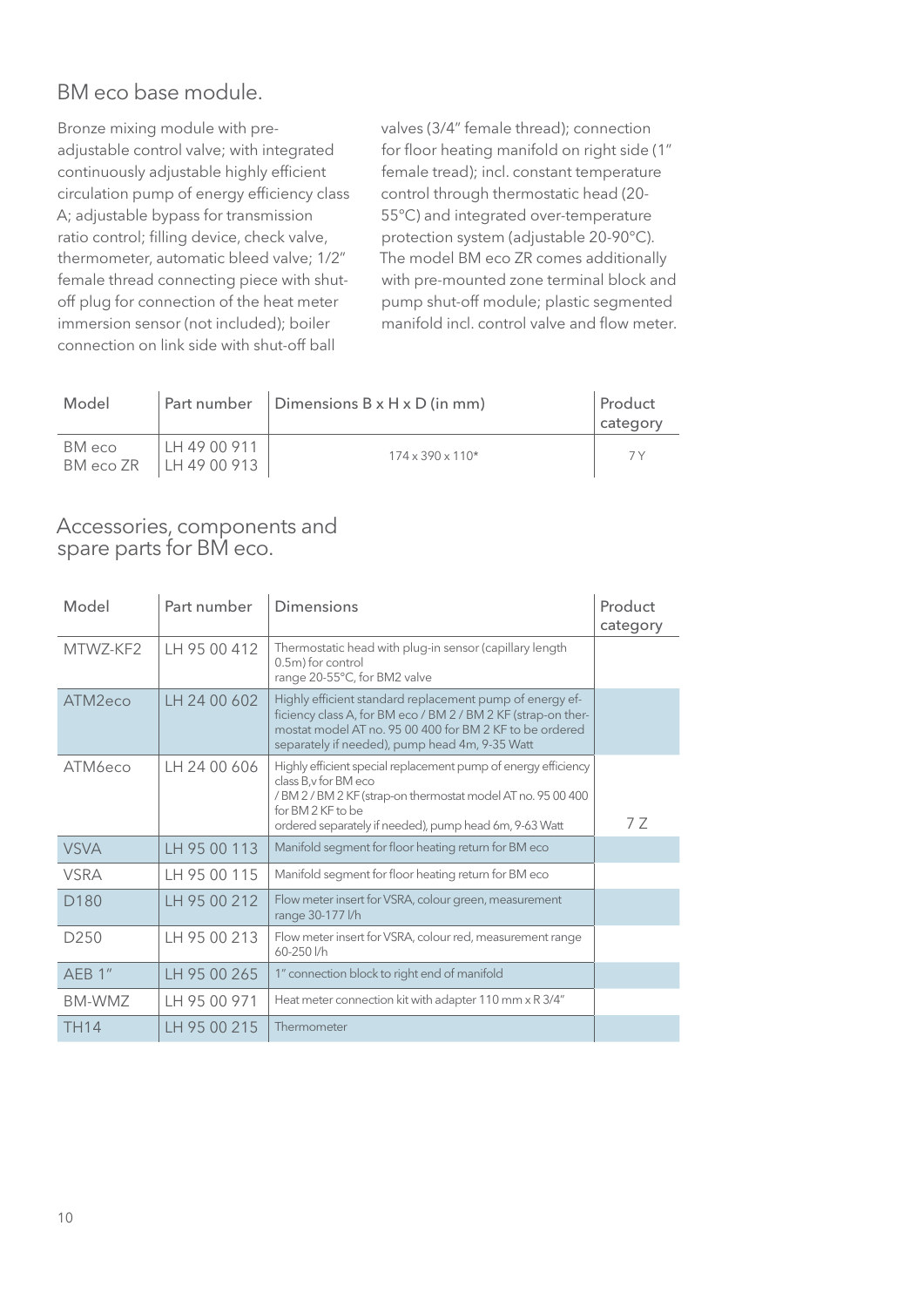#### Single room controls for BM eco.

All BM eco mixing stations already have an integrated supply temperature control and an over-temperature protection system. Together with the zone control it is possible to easily install a single room control if necessary.

The pump shut-off module already

integrated in the zone terminal block further reduces the electricity costs of the BM eco highly efficient pump, as it activates the pump only when at least one room demands heat. It is also not necessary to switch off the system manually during summertime.











| Model      | Part number  | Description                                                                                                                                                                                                                                                                                             | Product<br>category |
|------------|--------------|---------------------------------------------------------------------------------------------------------------------------------------------------------------------------------------------------------------------------------------------------------------------------------------------------------|---------------------|
| 7KI 12     | TH 95 00 434 | Zone terminal block module<br>For the connection of max, 6 room thermostats and max.<br>12 drives with integrated pump shut-off module. Single,<br>group or complete zone setback possible if RTR room<br>thermostats are used.                                                                         |                     |
| <b>TFA</b> | TH 95 00 402 | <b>Drive</b><br>Operating voltage 230 V, 50 Hz, normally-closed valve,<br>thread M 30x1.5, max. opening / closing time 3.5 min / 5<br>min, power cable 1200 mm, dimensions H 55 x Ø 44 mm,<br>colour light grey                                                                                         |                     |
| RTZ        | TH 95 00 450 | Room thermostat<br>(Bimetal with thermal feedback), control range 5-30°C, switch<br>temperature difference approx. 0.5°C, operating voltage 230<br>V, 50 Hz, protection class IP30, max. room temperature 50°C,<br>dimensions H 74 x W 74 x D 23 mm, colour white                                       | 7 Z                 |
| <b>RTR</b> | LH 95 00 451 | Room thermostat with setback<br>(Bimetal with thermal feedback), control range 5-30°C, set-<br>back approx. 4 K, switch temperature difference approx. 0.5<br>K, operating voltage 230 V, 50 Hz, protection class IP30, max.<br>room temperature 50°C, dimensions H 74 x W 74 x D 23 mm,<br>colour whit |                     |
| <b>RTU</b> | LH 95 00 404 | Electronic thermostat with timer<br>Control range 5-40°C, power supply 2x1.5 V AA-batteries,<br>max. switching current 10 A, 250 V AC or 24 V, switching<br>temperature difference +/- 0.5  +/- 1.5 K, max. room tem-<br>perature 50°C, dimensions H 82 x W 132 x D 32 mm, colour<br>white, LCD display |                     |